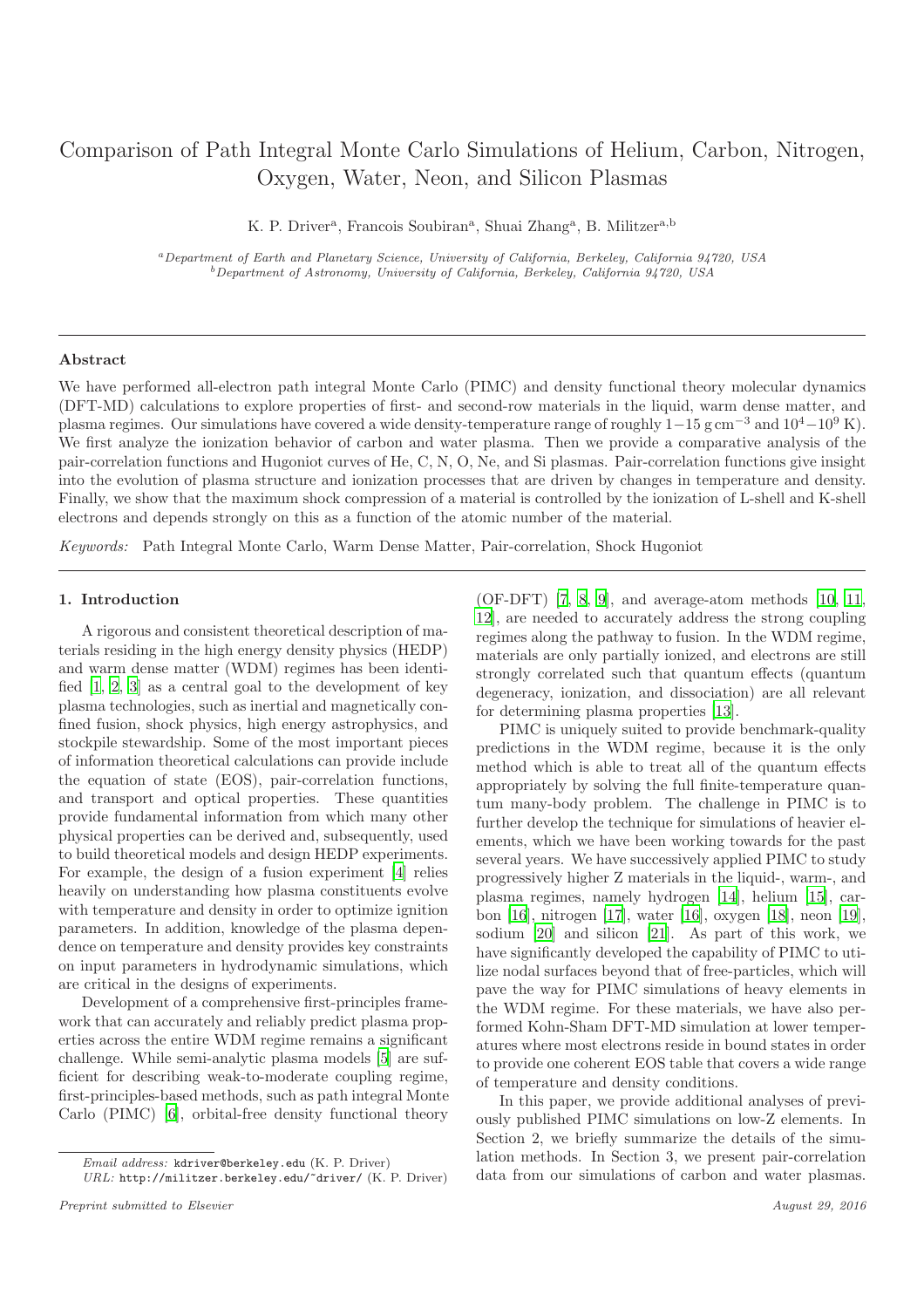In Section 4, we compare our set of pair-correlation function data for low-Z elements and discuss common trends. In section 5, we compare our set of shock Hugoniot curves for low-Z elements and discuss common trends. Finally, in Section 6, we provide some conclusions.

## 2. Simulation Methods

Rigorous discussions of the PIMC [\[22,](#page-11-21) [23,](#page-11-22) [24](#page-11-23)] and DFT molecular dynamics (DFT-MD) [\[25\]](#page-11-24) methods have been provided in previous works, and the details of our simulations have been presented in our previous publications [\[14,](#page-11-13) [15,](#page-11-14) [16,](#page-11-15) [21](#page-11-20)]. Here, we simply summarize the methods and choices we make to set the parameters of the calculations.

PIMC is a state-of-the-art first-principles method for computing the properties of interacting quantum systems at finite temperature. The method involves stochastically solving for the thermal density matrix, expressed in imaginary time path integrals, which is directly related to the partition function and thermodynamic observables. This framework provides an explicit many-body method that treats all the important physical effects in the WDM regime, such as bonding, ionization, exchange-correlation, and quantum degeneracy [\[26\]](#page-11-25). The Coulomb interaction is incorporated via pair density matrices derived from the eigenstates of the two-body Coulomb problem [\[27](#page-11-26), [28,](#page-11-27) [29\]](#page-11-28). The efficiency of PIMC increases with temperature as paths get shorter and particles behave more classically.

In order to simulate fermions, we restrict the paths in the fixed-node approximation to avoid the fermion sign problem [\[30](#page-11-29)]. We have found approximate, free-particle nodal surfaces are sufficient to simulate first-row plasmas at temperatures as low as  $1\times10^6$  K. Free particle nodes are sufficient at temperatures where nearly all states except 1s states are ionized [\[16](#page-11-15)]. In order to go beyond the freeparticle nodal approximation, we have recently developed a localized nodal surface to treat bound states in secondrow elements [\[21](#page-11-20)].

PIMC uses a small number of controlled approximations, whose errors can be minimized by converging parameters, such as the time step and system size. In simulations using free particle nodes, we typically use a time-step of  $1/256$  Ha<sup>-1</sup> for temperatures below  $4\times10^6$  K, where the total energy per atom is converged within 1%. For higher temperatures, we typically decrease the time step as 1/T, using between 4 and 80 time slices. For simulations using localized nodal surfaces, we use a much smaller time-step of  $1/8192$  Ha<sup>-1</sup>, using between 20 and 2560 time slices. Regarding finite size errors, we showed simulations of 8 and 24-atom cubic cells provide total energies that agree within 0.4% for the relevant temperatures [\[19](#page-11-18)]. Our results for the internal energy and pressure typically have statistical errors of 0.3% or less. All pair-correlation functions shown here are for 8-atom simulations cells.

While PIMC simulations are accurate and increasingly efficient at high temperatures  $(T>1\times10^6$  K), DFT-MD provides an efficient, state-of-the-art, first-principles method at lower temperatures  $(T < 1 \times 10^6 \text{ K})$ . The DFT formalism maps the many-body problem onto a single-particle problem with an approximate exchange-correlation potential. In the WDM regime, where temperatures are at or above the Fermi temperature, the exchange-correlation functional is not explicitly designed to accurately describe the electronic excitations [\[31\]](#page-11-30). However, in our PIMC and DFT-MD studies of first- and second-row elements, we found zero-temperature DFT functionals predicted energies within 2-5 Ha/atom of our PIMC results at temperatures near  $1\times10^6$  K. This suggests that the error that is introduced by using a ground-state functional is rather small.

DFT incorporates effects of finite electronic temperature by using a Fermi-Dirac function to smear out the thermal occupation of single-particle electronic states [\[32](#page-11-31)]. As temperature grows large, an increasing number of bands are required to account for the occupation of excited states in the continuum, which typically causes the efficiency of the algorithm to become intractable at temperatures beyond  $1\times10^6$  K, where on the order of a thousand orbitals per atom are partially occupied. In addition, pseudopotentials typically replace the core electrons in each atom to improve efficiency. Here, we are careful to avoid using DFT-MD at temperatures where the K shell electrons undergo excitations and study those conditions with PIMC instead.

We employ standard Kohn-Sham DFT-MD simulations for our calculations in the WDM regime. We use the Vienna Ab initio Simulation Package (VASP) [\[33\]](#page-11-32) with the projector augmented-wave (PAW) method [\[34](#page-11-33)], and a NVT ensemble regulated with a Nosé-Hoover thermostat. Exchange-correlation effects are described using the Perdew-Burke-Ernzerhof [\[35](#page-11-34)] generalized gradient approximation. Electronic wave functions are expanded in a plane-wave basis with a energy cut-off as high as 4000 eV in order to converge total energy. Size convergence tests up to a 24-atom simulation cell at temperatures of 10,000 K and above indicate that total energies are converged to better than 0.1% in a 24-atom simple cubic cell. We find, at temperatures above 250,000 K, 8-atom supercell results are sufficient since the kinetic energy far outweighs the interaction energy at such high temperatures [\[19\]](#page-11-18). The number of bands in each calculation is selected such that thermal occupation is converged to better than  $10^{-4}$ , which requires up to 10,000 bands in a 8-atom cell at  $1\times10^6$  K. All simulations are performed at the Γ-point of the Brillouin zone, which is sufficient for high temperature fluids, converging total energy to better than 0.01% relative to a comparison with a converged grid of k-points.

# 3. Pair-correlation functions for carbon and  $H_2O$

Our initial publication on PIMC simulations of carbon and water plasmas [\[16](#page-11-15)] provided the equation of state across the WDM regime and showed that PIMC and DFT-MD produce the same ionic plasma structure. Here, we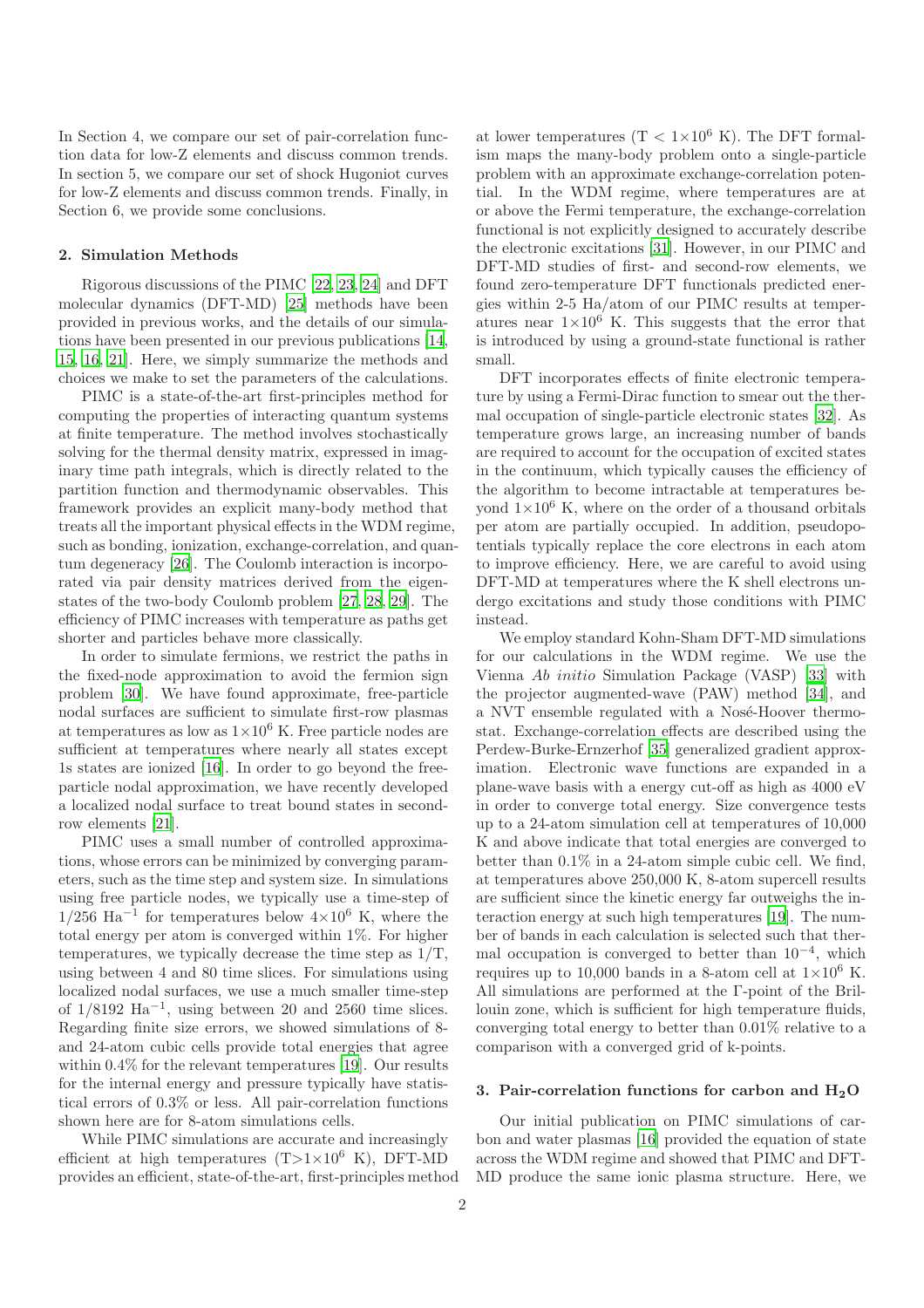provide a discussion of the temperature and density dependence of pair-correlation functions and ionization processes in warm dense carbon and water. The pair correlation is defined as

$$
g(r) = \frac{V}{N^2} \left\langle \sum_{i} \sum_{j \neq i} \delta(r - r_{ij}) \right\rangle, \tag{1}
$$

where N is the total number of particles, V is the cell volume, and r is the distance from the ith reference particle.



<span id="page-2-0"></span>Figure 1: C-C ion pair-correlation functions from PIMC simulations of carbon plasma (8-atom cell).

Figures [1,](#page-2-0) [2,](#page-2-1) [3,](#page-2-2) and [4](#page-3-0) show ion-ion pair-correlation functions,  $g(r)$ , for C-C pairs in carbon plasma and O-O, O-H, and H-H pairs in water plasmas, respectively. The  $g(r)$  functions were computed with PIMC over a temperature range of  $1 \times 10^6 - 1.034 \times 10^9$  K at densities of 4.17 and  $12.64~\mathrm{g\,cm}^{-3}$  in 8-atom cells for carbon and densities of 3.18 and 11.18  $\text{g cm}^{-3}$  in 8-molecule cells for water. In each case, the atoms are kept farthest apart at low temperatures due to a combination of Pauli exclusion among bound electrons and Coulomb repulsion. As temperature increases, kinetic energy of the nuclei increases, making it more likely to find atoms at close range. At the same time, the atoms become increasingly ionized, which gradually reduces the Pauli repulsion, but increases the ionic Coulomb repulsion. As density increases, the likelihood of finding two nuclei at close range rises slightly.



<span id="page-2-1"></span>Figure 2: O-O ion pair-correlation functions from PIMC simulations of H2O plasma (8-molecule cell).



<span id="page-2-2"></span>Figure 3: O-H ion pair-correlation functions from PIMC simulations of H2O plasma (8-molecule cell).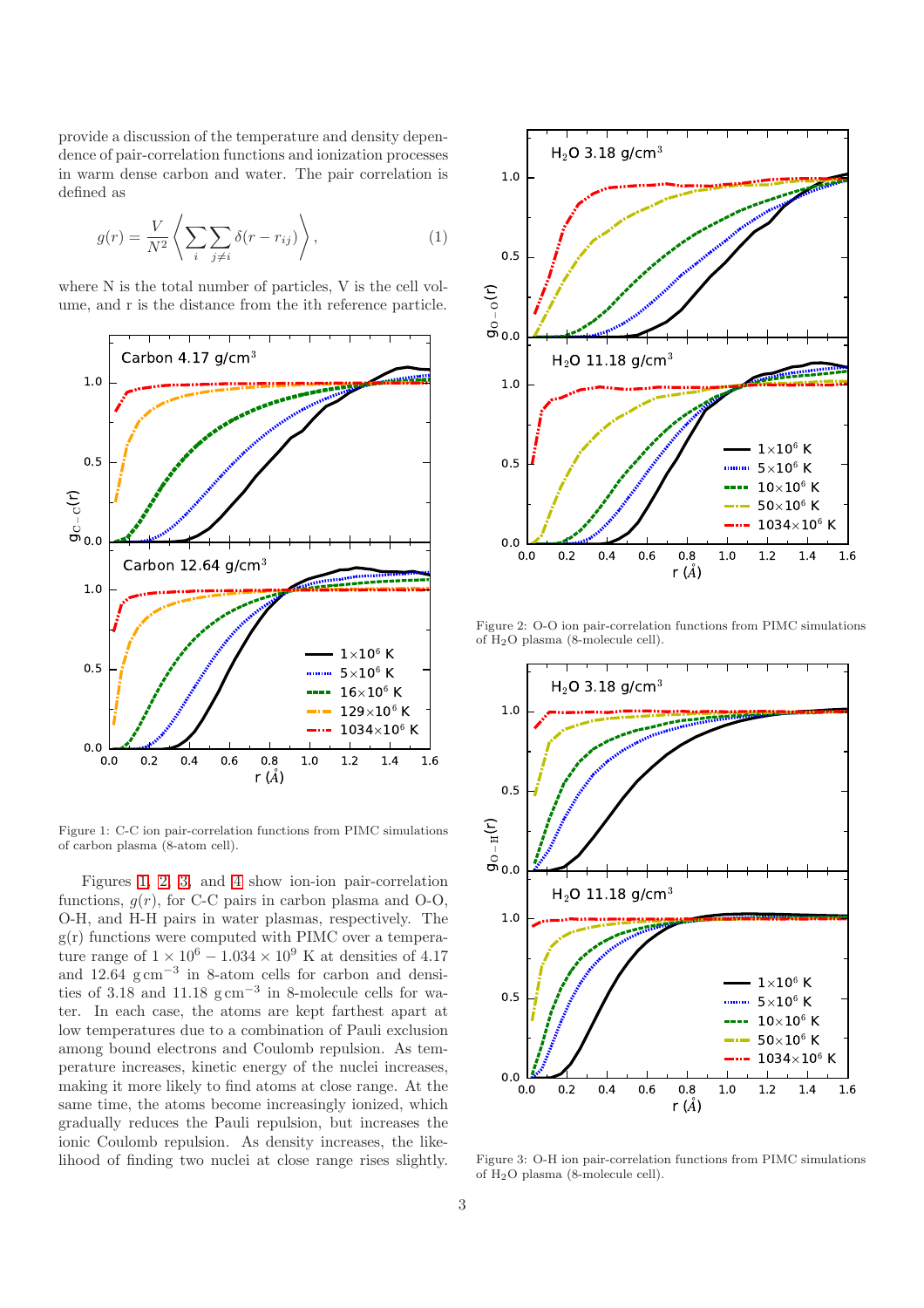

<span id="page-3-0"></span>Figure 4: H-H pair-correlation functions from PIMC simulations of H2O plasma (8-molecule cell).

At high temperatures, the system approaches the Debye-Hückel limit, behaving like a weakly correlated system of screened Coulomb charges.

Figures [5](#page-4-0) and [6](#page-4-1) show the integral of the nucleus-electron pair correlation function,  $N(r)$ , for C-e in carbon plasma, and O-e water plasma, respectively.  $N(r)$  is given by the formula

$$
N(r) = \left\langle \frac{1}{N_I} \sum_{e,I} \theta(r - |\vec{r}_e - \vec{r}_I|) \right\rangle, \tag{2}
$$

where the sum includes all electron-ion pairs and  $\theta$  represents the Heaviside function.  $N(r)$  represents the average number of electrons within a sphere of radius  $r$  around a given nucleus. From the comparison with 1s ground state of an isolated atom, we find that the 1s sates in our PIMC simulations are only slightly ionized at the lowest temperature of  $1\times10^6$  K. As temperature increases, the states are further ionized and most electrons become unbound, causing  $N(r)$  to decrease. At higher density, an even higher temperature is required to fully ionize the atoms, indicating that the 1s ionization fraction decreases with density and pressure ionization is absent, as discussed in detail in our previous paper [\[18](#page-11-17)]. Analogously, we plot  $N(r)$  for H-e pairs in Fig. [7,](#page-5-0) which simply shows the hydrogen atom is fully ionized at these temperatures, and, at higher densities, more electrons are found at closer range to the ions.

Figures [8](#page-5-1) and [9](#page-6-0) show electron-electron pair correlations in carbon and water plasma, respectively, for electrons having opposite spins. The functions are multiplied by the number density  $\rho$ , so that the integral under the curves is proportional to the number of electrons. The electrons are most highly correlated for low temperatures, which reflects that multiple electrons occupy bound states around a given nucleus. As temperature increases, electrons are thermally excited, decreasing the correlation among each other. The positive correlation at short distances increases with density, consistent with a lower ionization fraction.

Figures [10](#page-6-1) and [11](#page-7-0) show electron-electron pair correlations in carbon and water plasma, respectively, for electrons with parallel spins. The positive correlation at intermediate distances reflects that different electrons with parallel spins are bound to a given nucleus. For short separations, electrons strongly repel due to Pauli exclusion and the functions decay to zero. As density increases, the peak at intermediate distances decreases, which clearly shows the effect of pressure ionization of the L shell. Pressure ionization is expected for these orbitals because they are much larger than the 1s orbitals and are therefore subject to Pauli exchange with nearby nuclei. As temperature increases, electrons become less bound, which also causes the correlation to become more like an ideal fluid.

# 4. Comparison of pair-correlation functions

Figure [12](#page-7-1) compares PIMC ion-ion pair-correlation functions,  $g(r)$ , for C, N, O, Ne, and Si plasmas at temperatures of 1 and  $2\times10^6$  K and similar densities. Lighter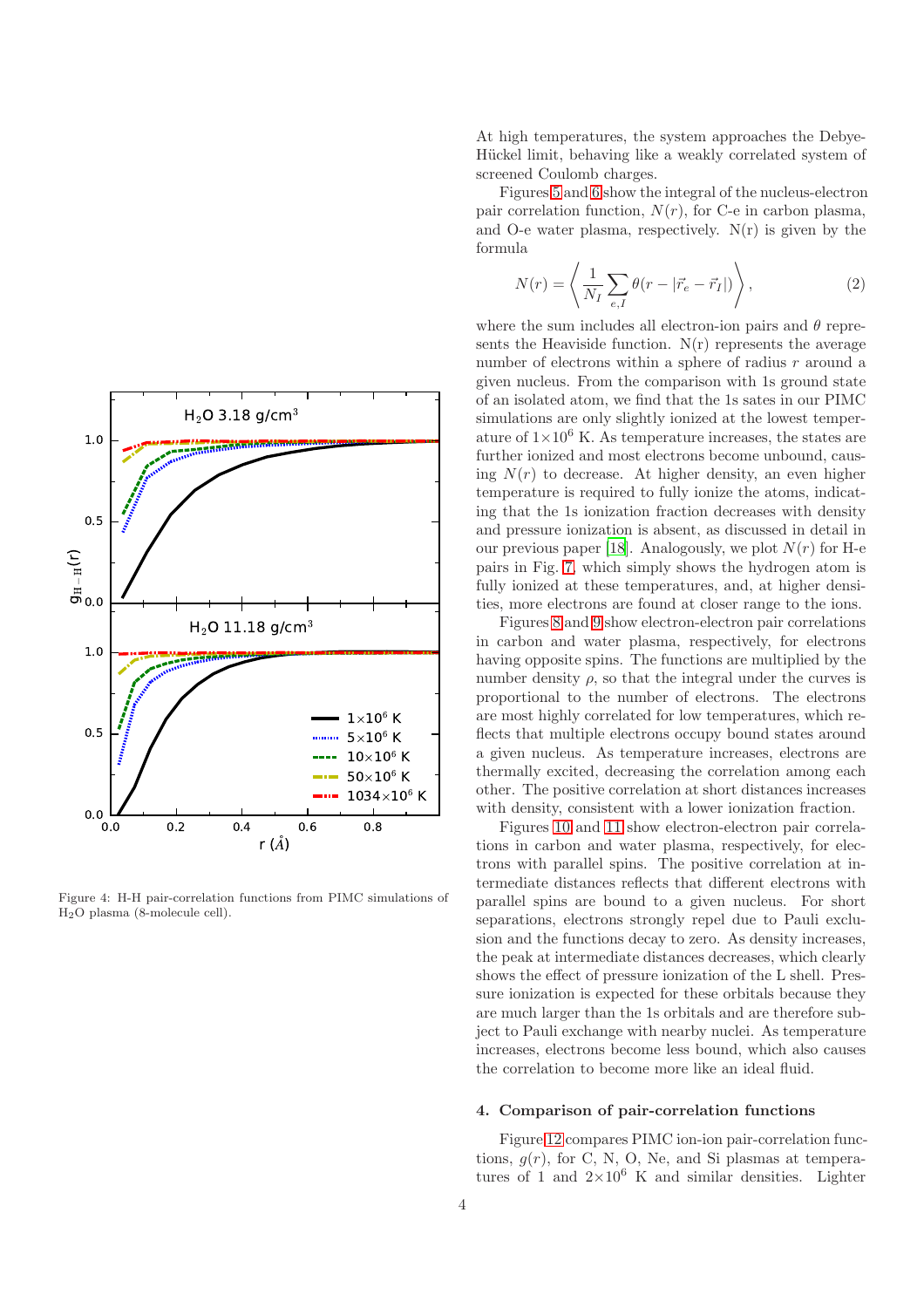

<span id="page-4-0"></span>Figure 5: Number of electrons contained in a sphere of radius, r, around a carbon nucleus in PIMC simulations of carbon plasma (8 atom cell).



<span id="page-4-1"></span>Figure 6: Number of electrons contained in a sphere of radius, r, around an oxygen nucleus in PIMC simulations of H2O plasma (8 molecule cell).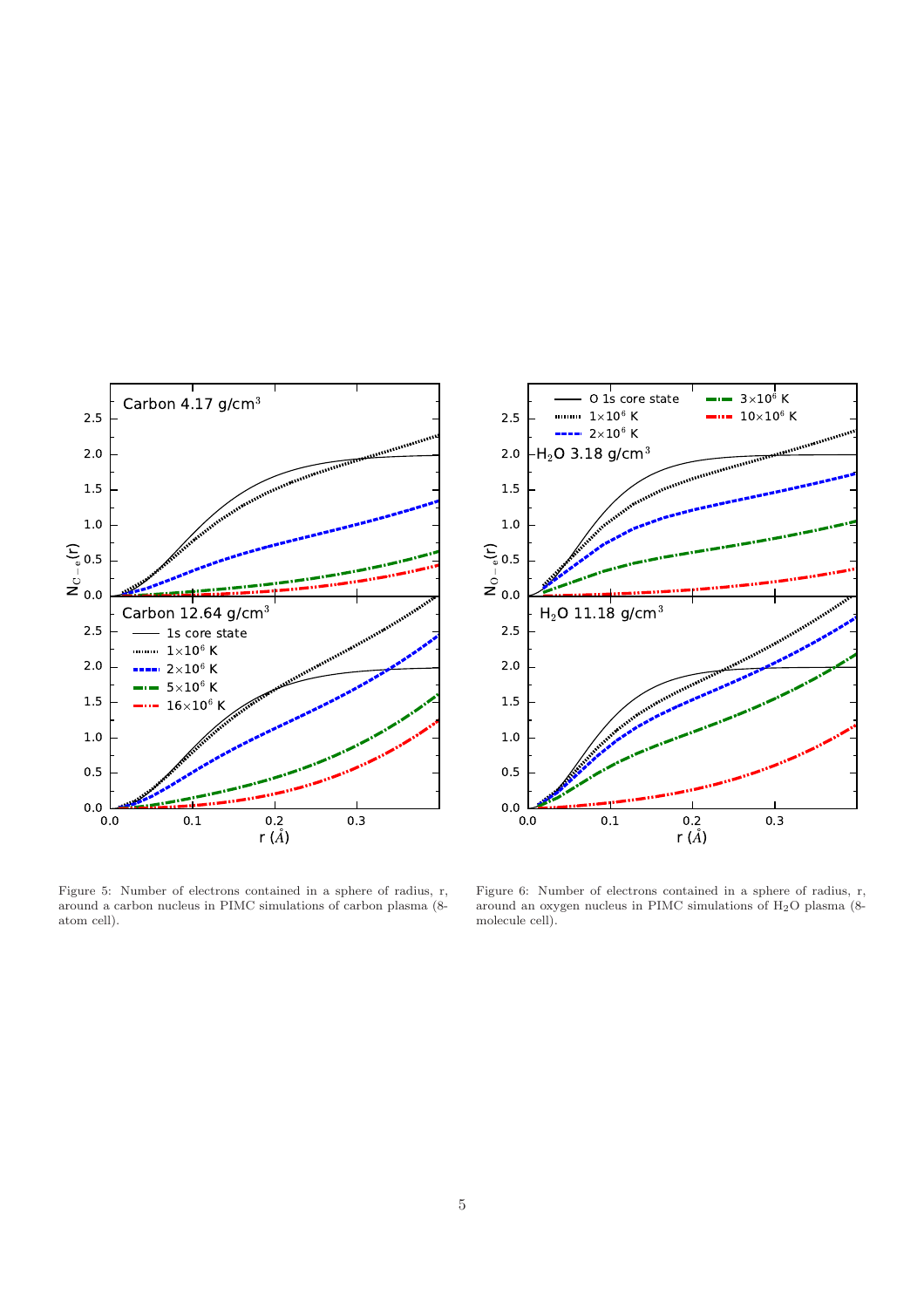

 $10<sup>2</sup>$ Carbon 4.17  $g/cm<sup>3</sup>$  $10^1\,$  $\bigoplus_{\mathfrak{g} \downarrow}$ e<br>←<br>c  $\mathring{\mathsf{g}}$  $10^2$   $\begin{bmatrix} 1 & 1 & 1 \\ 1 & 1 & 1 \end{bmatrix}$  Carbon 12.64 g/cm<sup>3</sup>  $1\times10^6$  K  $2\times10^6$  K  $5\times10^6$  K  $16\times10^6$  K  $10^1$  $0.5$ 0.0 0.1 0.2 0.3 0.4 0.5 r ( $\AA$ )

<span id="page-5-0"></span>Figure 7: Number of electrons contained in a sphere of radius, r, around a hydrogen nucleus in PIMC simulations of H2O plasma (8 molecule cell).

<span id="page-5-1"></span>Figure 8: The electron-electron pair-correlation functions for electrons with anti-parallel spins computed in PIMC calculations of carbon plasma (8-atom cell).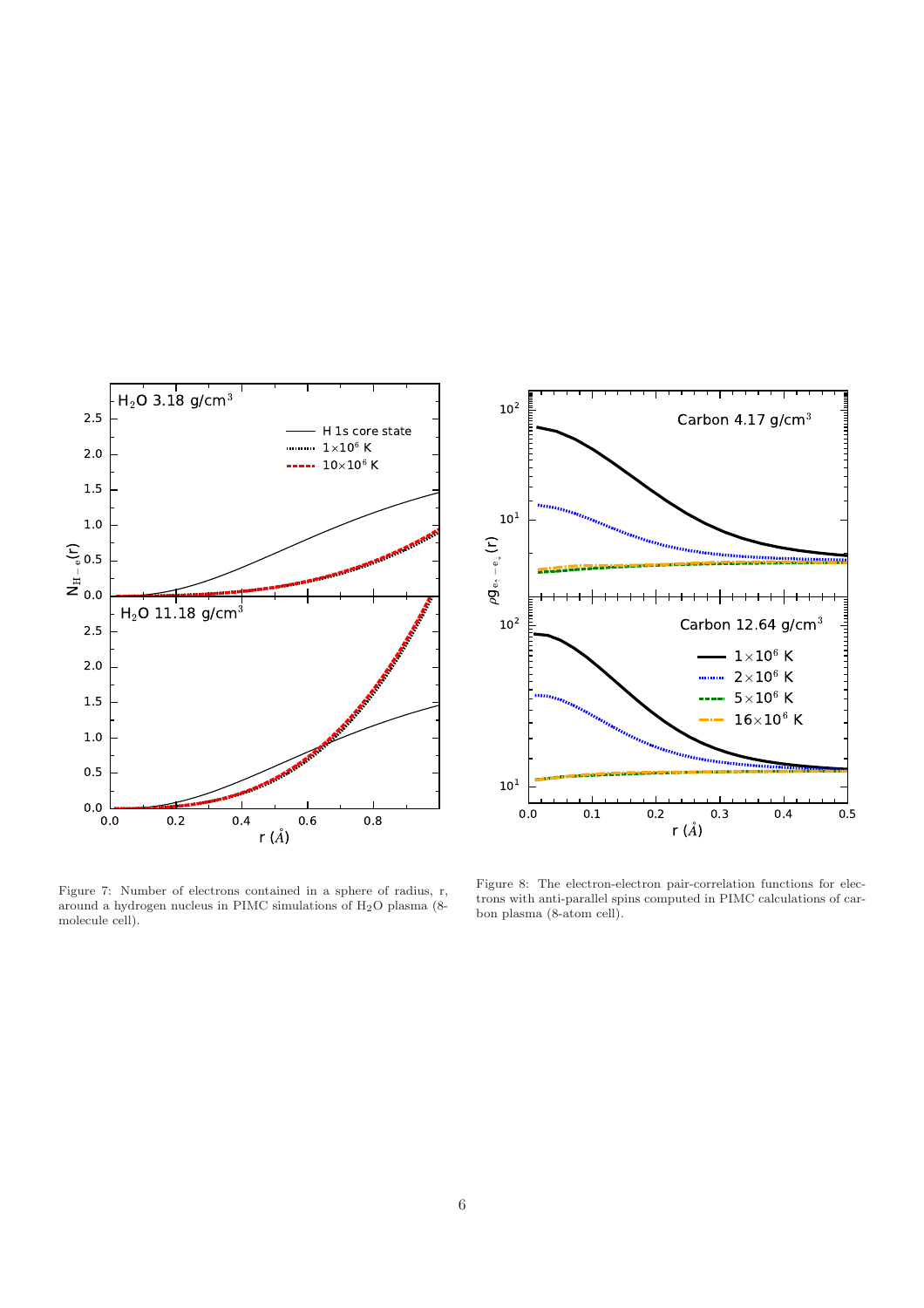

<span id="page-6-0"></span>Figure 9: The electron-electron pair-correlation functions for electrons with anti-parallel spins in PIMC calculations of H2O plasma (8-molecule cell).



<span id="page-6-1"></span>Figure 10: The electron-electron pair-correlation functions for electrons with parallel spins in PIMC calculations of carbon plasma (8 atom cell).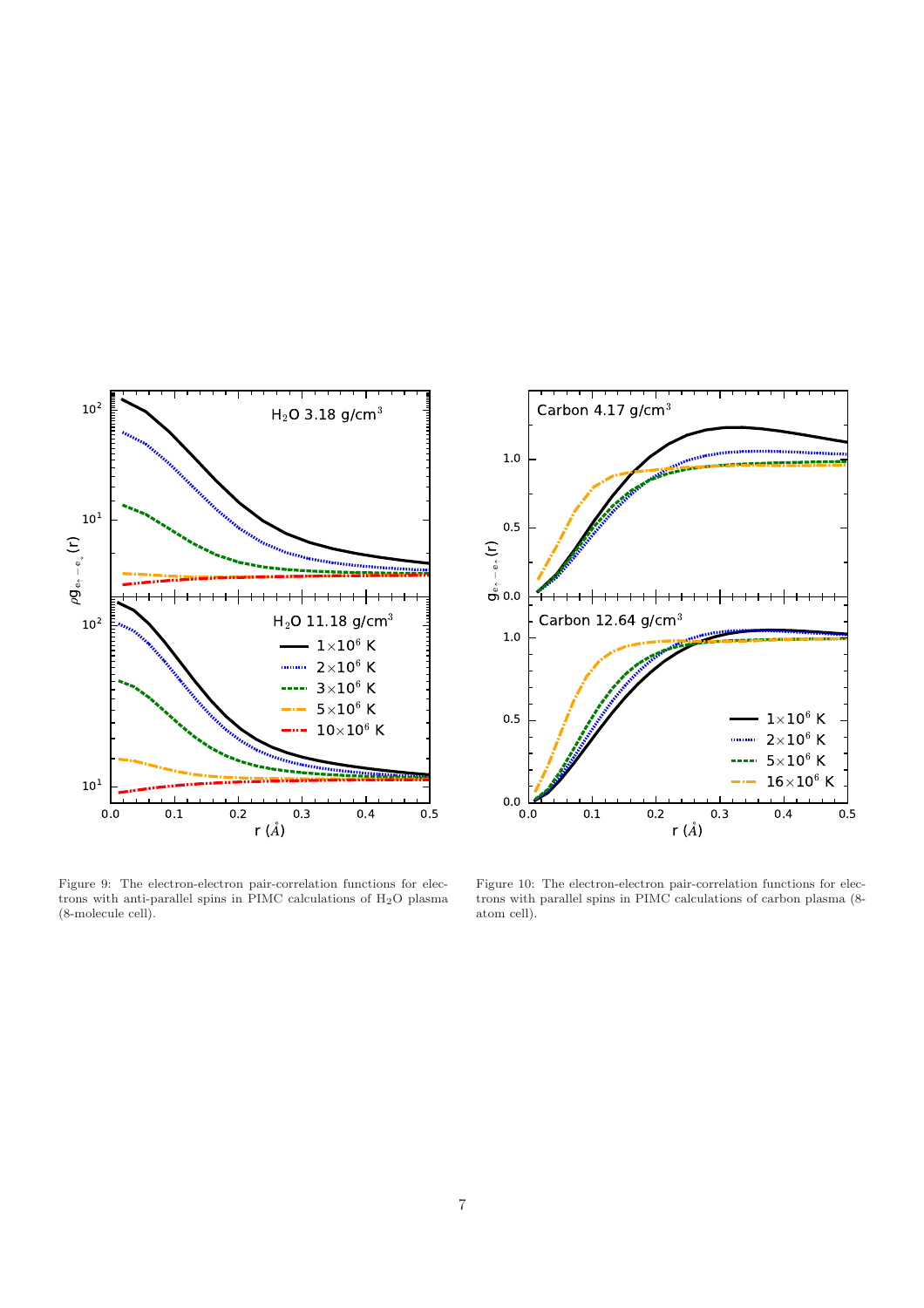

<span id="page-7-0"></span>Figure 11: The electron-electron pair-correlation functions for electrons with parallel spins in PIMC calculations of H2O plasma (8 molecule cell).



<span id="page-7-1"></span>Figure 12: Ion-ion pair-correlation functions from PIMC calculations (8-atom simulation cells) of various plasmas at two sets of temperatures and densities. The gray curve at 9.3 g cm<sup>-3</sup> and  $1\times10^6$  K is the DFT-MD result for silicon, which agrees well with the PIMC result at the same conditions.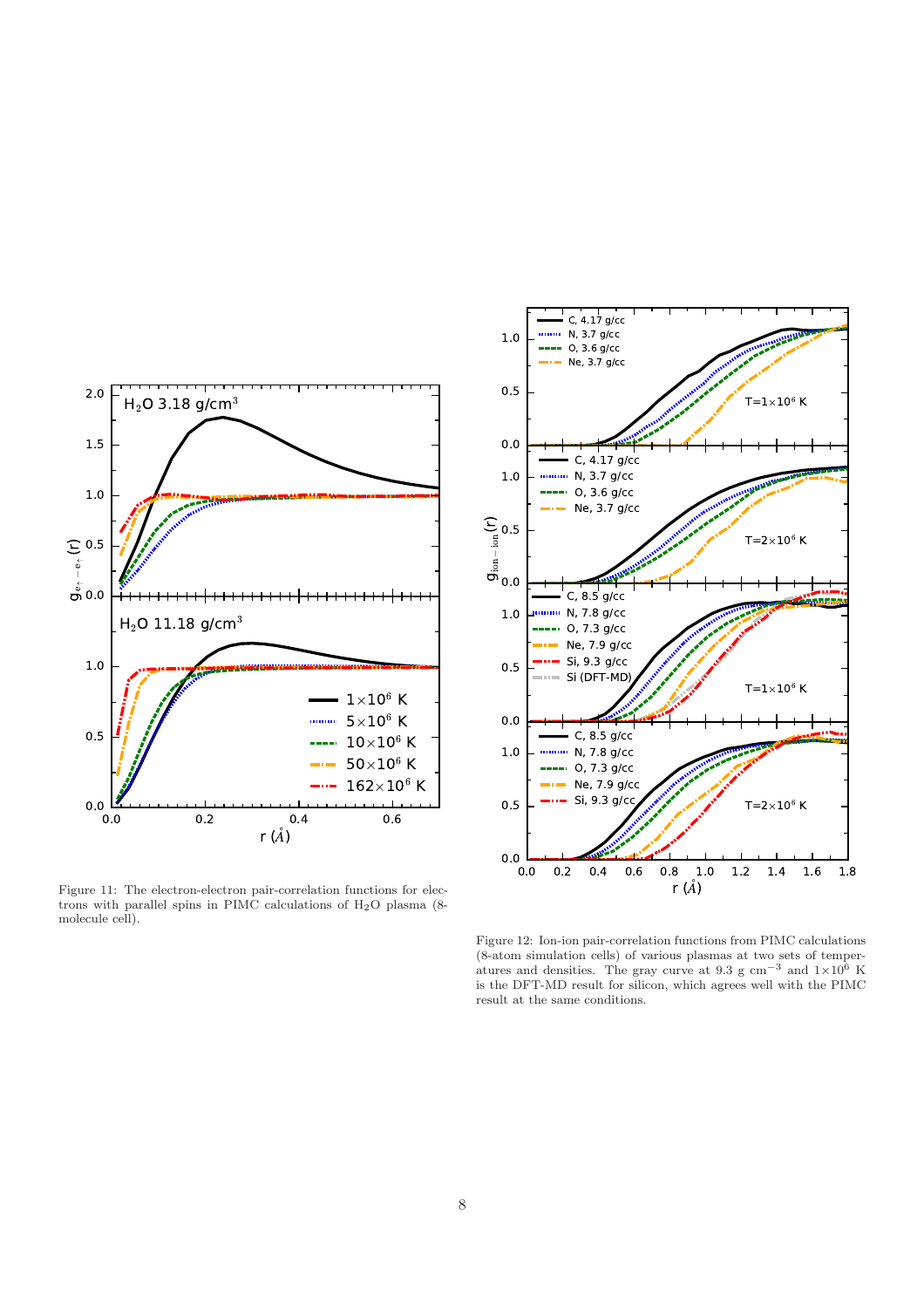ions are systematically found at closer range than heavier ions due to smaller Coulomb repulsion and kinetic effects. In each system, the atoms are kept farther apart at low temperatures and found closer together at high temperature due to stronger collisions and reduced Pauli exclusion effects. As density increases, we see a slight increase in correlation at short distances in each case. PIMC and DFT-MD predict consistent  $g(r)$  curves in the region of temperature-density space results can overlap. For example, in the figure, we compare the  $g(r)$  curves from PIMC and DFT for silicon at  $9.3 \text{ g cm}^{-3}$  1×10<sup>6</sup> K. Our previous publications [\[16,](#page-11-15) [18,](#page-11-17) [19](#page-11-18), [17](#page-11-16)] have shown PIMC and DFT-MD predict consistent ionic  $g(r)$  results for the other materials at similar conditions.



<span id="page-8-0"></span>Figure 13: Number of electrons contained in a sphere of radius, r, around nuclei from various PIMC simulations (8-atom simulation cells) of plasmas at two sets of temperatures and densities.

Figure [13](#page-8-0) shows the  $N(r)$  functions for C, N, O, Ne, and Si at temperatures of 1 and  $4\times10^6$  K at similar densities. As temperature increases in each system, the  $N(r)$ function decreases due to an increased fraction of thermal ionization. The ionization fraction strongly depends on the atomic number, Z, since the electronic binding energy scales at  $Z^2$ , requiring higher temperatures to ionize core electrons in higher Z atoms. At  $1\times10^6$  K, all systems have at least partially bound 1s electrons based on comparison with the corresponding 1s core state, while at  $4\times10^6$  K, only Si and Ne still have bound 1s electrons. As density increases, the ionization fraction decreases in each system, but the effect is less significant for core electrons in higher Z systems within the density-temperature range under consideration. There is no sign of pressure ionization in any system at the conditions considered.



<span id="page-8-1"></span>Figure 14: The electron-electron pair-correlation functions for electrons with anti-parallel spins in PIMC calculations (8-atom simulation cells) of various plasmas at two sets of temperatures and densities.

For C, N, O, Ne, and Si plasmas, figures [14](#page-8-1) show electron-electron correlations for pairs with opposite spins. The functions are multiplied by the number density  $\rho$ , so that the integral under the curves is proportional to the number of electrons. Similar to the earlier discussion of C and H2O, the electrons are most highly correlated for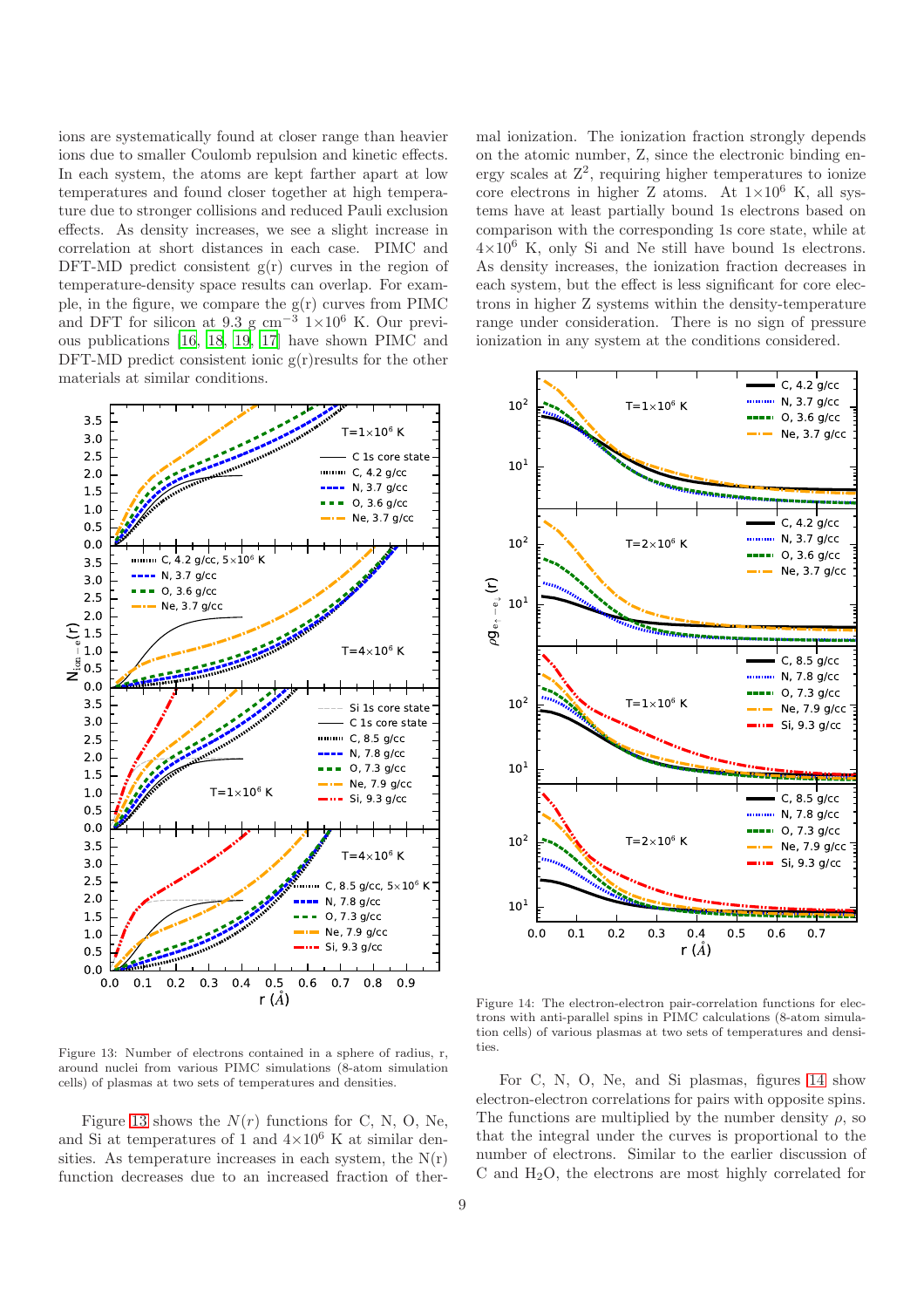low temperatures, which reflects that multiple electrons occupy bound states around a given nucleus. Higher Z elements are more highly correlated than low Z elements at low temperature due to their larger electron binding energy. As temperature increases, electrons are thermally excited, decreasing the correlation among each other. It is again clear that higher Z systems require significantly higher temperatures to ionize core electrons. The increase in correlation with density at short distances, consistent with a lower ionization fraction, is more significant for lower Z elements in the density-temperature range under consideration.



<span id="page-9-0"></span>Figure 15: The electron-electron pair-correlation functions for electrons with parallel spins in PIMC calculations (8-atom simulation cells) of various plasmas at two sets of temperatures and densities.

Figures [15](#page-9-0) shows electron-electron pair correlations in C, N, O, Ne, and Si plasmas for electrons with parallel spins. The positive correlation at intermediate distances reflects that different electrons with parallel spins are bound to a given nucleus. Higher Z systems show a larger correlation at short distances since they binds core electrons more tightly. For short separations, electrons

strongly repel due to Pauli exclusion and the functions decay to zero. As density increases, the correlation peak at intermediate distances decreases, which indicates the effect of pressure ionization on the L shell. The pressure ionization is more significant in larger Z systems at lower temperatures since more electrons are still bound and experiencing Pauli exclusion effects. As temperature increases, the correlation of lower Z systems more readily approaches that of an ideal fluid.

#### 5. Comparison of Shock Hugoniot Curves



<span id="page-9-1"></span>Figure 16: Hugoniot curves of various materials in temperaturedensity space at their initial ambient or experimental densities. The initial densities (in g cm−<sup>3</sup> ) are He: 0.124, C: 2.253, N 0.807, O: 0.667, Ne: 1.507, and Si: 2.329.

Dynamic shock compression experiments [\[36](#page-11-35), [37,](#page-12-0) [38,](#page-12-1) [39,](#page-12-2) [40\]](#page-12-3) allow one to measure the EOS and other physical properties of hot, dense fluids. Such experiments are often used to determine the principal Hugoniot curve, which is the locus of final states that can be obtained from different shock velocities. DFT-MD has been validated by experiments as an accurate tool for predicting the shock compression of a variety of different materials [\[41](#page-12-4), [42](#page-12-5)], including nitrogen [\[43,](#page-12-6) [44\]](#page-12-7).

In the course of a shock wave experiment, a material whose initial state is characterized by an internal energy, pressure, and volume  $(E_0, P_0, V_0)$  will change to a final state denoted by  $(E, P, V)$  while conserving mass, momentum, and energy. This leads to the Rankine-Hugoniot relation [\[45\]](#page-12-8),

$$
(E - E_0) + \frac{1}{2}(P + P_0)(V - V_0) = 0.
$$
 (3)

Here, we compare the Hugoniots from the first-principles EOS data reported in our previous PIMC and DFT-MD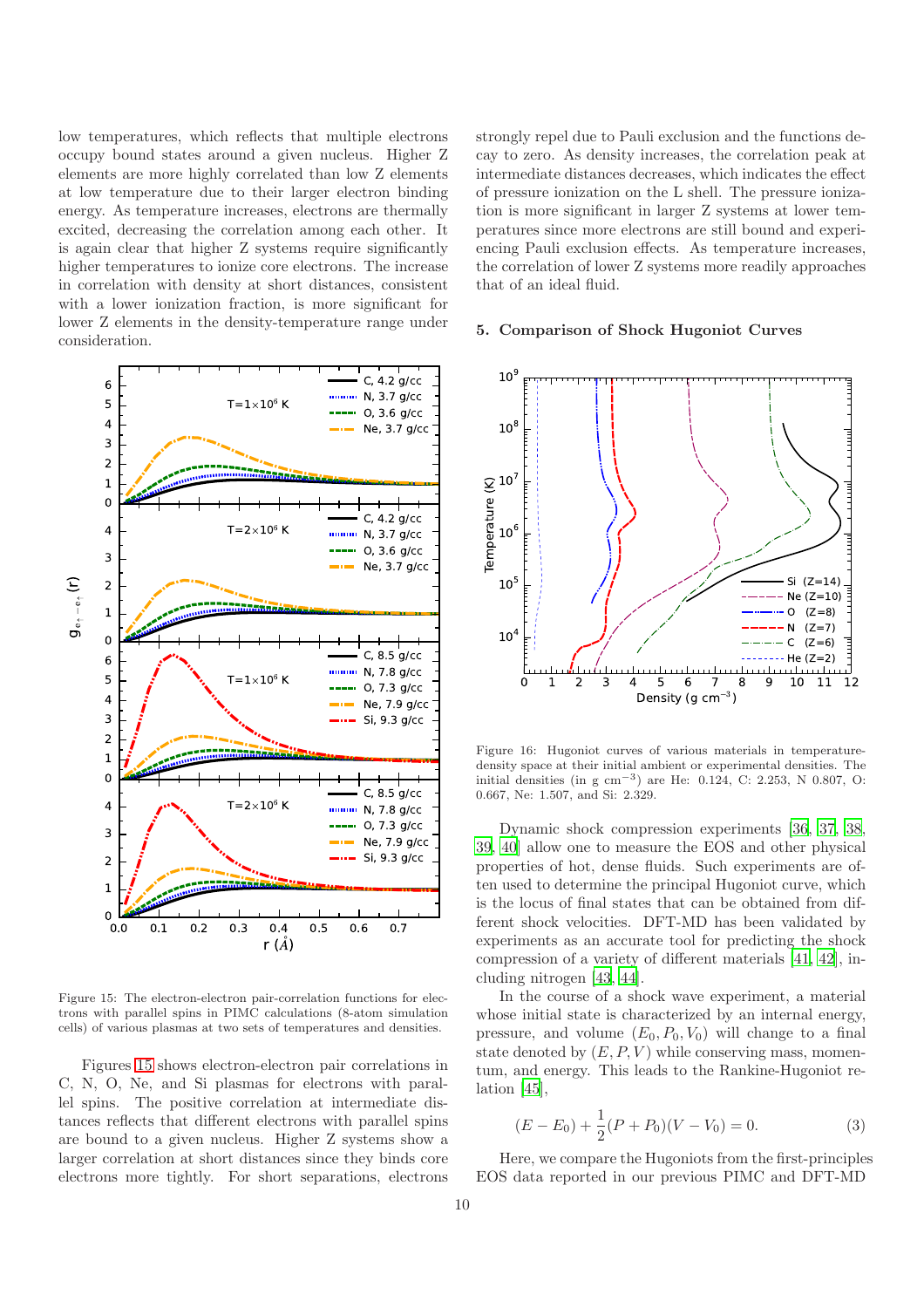

<span id="page-10-1"></span>Figure 17: Temperature along the Hugoniot as a function of shock compression ratio.



<span id="page-10-0"></span>Figure 18: Pressure along the Hugoniot curve as a function of shock compression ratio.

simulations of He [\[15](#page-11-14)], C [\[16](#page-11-15)], N [\[17](#page-11-16)], O [\[18\]](#page-11-17), Ne [\[19](#page-11-18)], and Si [\[21](#page-11-20)] in the WDM and plasma regimes. For each Hugoniot curve shown here, DFT-MD data is plotted for  $T<1\times10^6$  K, and PIMC results are plotted for higher temperatures. Figure [16](#page-9-1) compares the temperature dependence along the Hugoniot curve as a function of density for each system initialized at their ambient or experimental densities (see the Fig. caption). The ordering of the curves depends strongly on the initial density and the atomic number, Z, of the system. Generally, systems with higher atomic numbers correspond to higher densities, but since the ambient densities may vary, the ordering of the curves does not always correspond to ordering of the atomic numbers of the systems.

Figure [18](#page-10-0) and Fig. [17](#page-10-1) compare the temperature and pressure dependence, respectively, along the Hugoniot curve as a functions of the shock-compression ratio for each system. In the high-temperature limit, all curves converge to a compression ratio of 4, which is the value of a nonrelativistic, ideal gas. The magnitude of the shock compression ratio and the structure along the Hugoniot is determined by the excitation of internal degrees of freedom, such as dissociation and ionization processes, and the interaction effects, which directly depend on Z. Exciting internal degrees of freedom increases compression, while increased interaction effects decrease compression.

In both plots, each Hugoniot curve exhibits a distinct maxima in the shock compression corresponding to K or L shell ionization. The temperature at the compression maxima is directly determined by Z because the binding energy scales as  $Z^2$ , which means a higher temperature is needed to reach the regime of ionization. Therefore, as Z increases, the temperatures of the compression peaks increases.

However, the magnitude of the shock compression itself does not strictly increase with Z in our plots because systems with a higher initial density tend to have a smaller increase in the shock compression ratio due to stronger interaction effects. Therefore, the lower-initial-density systems (He, N, O, and Ne) all have higher shock compression ratios than the higher-initial-density systems (C and Si), particularly at lower pressure and temperature conditions. Indeed, the compression maxima are are largest for the lowest initial densities. The differences in the shockcompression ratios are smaller among the systems near the compression maxima due to increased compression from more ionization effects in higher Z systems.

## 6. Conclusion

In conclusion, we have analyzed and compared results from PIMC and DFT-MD calculations for several firstand second-row materials in the liquid, warm dense matter, and plasma regimes. We have provided ionic and electronic pair-correlation functions for carbon and water plasmas and shown that they follow physical trends, such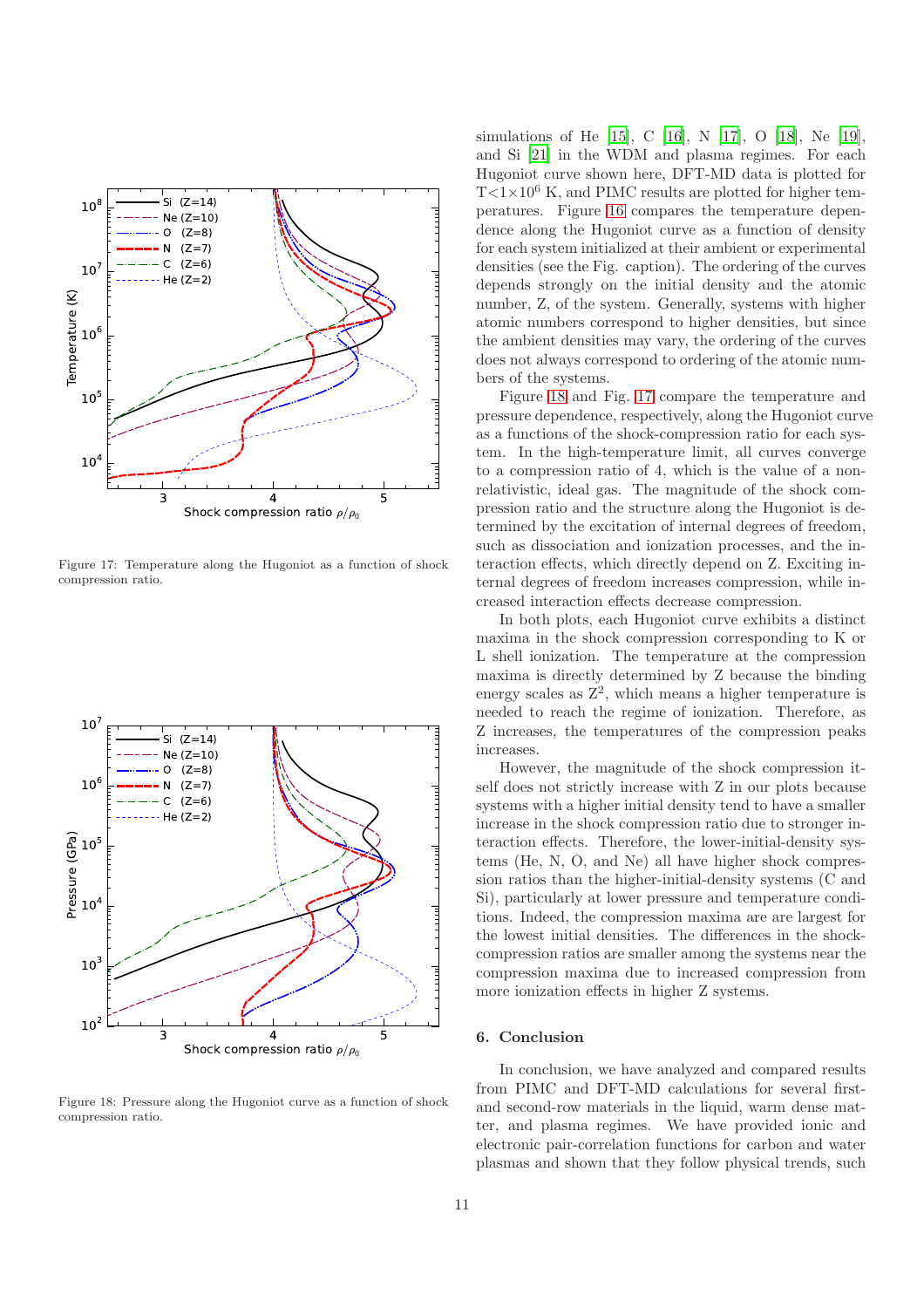as increased ionization fraction with temperature and decreased K-shell ionization fraction with density. We then compared pair-correlation functions and Hugoniot curves for several materials (He, C, N, O, Ne, and Si) comprised of increasing higher Z elements. The pair-correlation functions reveal how the plasma structure and ionization processes evolve with temperature and density. The paircorrelation functions and Hugoniot curves follow specific trends in temperature and density that depend directly on Z due to physical internal degrees of freedom and interaction effects, and, in the case of the Hugoniot curves, on initial density. Finally, we find the temperature of the compression maxima in the Hugoniot curves, associated with L-shell and K-shell ionization, increases directly with Z, while the magnitude of the compression ratio depends mostly on the initial Hugoniot curve density.

## 7. Acknowledgments

This research is supported by the U. S. Department of Energy, grants DE-SC0010517 and DE-SC0016248. Computational support was provided by NERSC and the Janus supercomputer, which is supported by the National Science Foundation (Grant No. CNS-0821794), the University of Colorado, and the National Center for Atmospheric Research.

# References

- <span id="page-11-0"></span>[1] R. Betti (Ed.), Advancing the Science of High Energy Density Laboratory Plasmas, Office of Fusion Energy Science (OFES)/Fusion Energy Science Advisory Committee (FESAC), Washington D.C., 2009.
- <span id="page-11-1"></span>[2] R. Rosner, D. Hammer, T. Rothman (Eds.), Basic Research Needs for high energy density laboratory physics, U.S. Department of Energy, Washington D.C., 2010.
- <span id="page-11-2"></span>[3] F. Graziani, M. P. Desjarlais, R. Redmer, S. B. Trickey (Eds.), Frontiers and Challenges in Warm Dense Matter, Springer International Publishing, 2014.
- <span id="page-11-3"></span>M. Edwards, P. Patel, J. Lindl, L. Atherton, S. Glenzer, S. Haan, J. Kilkenny, O. Landen, E. Moses, A. Nikroo, et al., Progress towards ignition on the national ignition facility, Physics of Plasmas (1994-present) 20 (7) (2013) 070501.
- <span id="page-11-4"></span>[5] B. F. Rozsnyai, J. R. Albritton, D. A. Young, V. N. Sonnad, D. A. Liberman, Theory and experiment for ultrahigh pressure shock hugoniots, Physics Letters A 291 (4) (2001) 226–231.
- <span id="page-11-5"></span>[6] C. Pierleoni, D. M. Ceperley, B. Bernu, W. R. Magro, Equation of State of the Hydrogen Plasma by Path Integral Monte Carlo, Phys. Rev. Lett. 73 (1994) 2145.
- <span id="page-11-6"></span>[7] F. Lambert, J. Clérouin, G. Zérah, Very-high-temperature molecular dynamics, Phys. Rev. E 73 (2006) 016403.
- <span id="page-11-7"></span>[8] V. V. Karasiev, D. Chakraborty, O. A. Shukruto, S. Trickey, Nonempirical generalized gradient approximation free-energy functional for orbital-free simulations, Physical Review B 88 (16) (2013) 161108.
- <span id="page-11-8"></span>[9] T. Sjostrom, J. Daligault, Fast and accurate quantum molecular dynamics of dense plasmas across temperature regimes, Physical review letters 113 (15) (2014) 155006.
- <span id="page-11-9"></span>[10] P. Sterne, S. Hansen, B. Wilson, W. Isaacs, Equation of state, occupation probabilities and conductivities in the average atom purgatorio code, High Energy Density Physics 3 (1) (2007) 278– 282.
- <span id="page-11-10"></span>[11] B. F. Rozsnyai, Equation of state calculations based on the selfconsistent ion-sphere and ion-correlation average atom models, High Energy Density Physics 10 (2014) 16–26.
- <span id="page-11-11"></span>[12] C. Starrett, D. Saumon, Equation of state of dense plasmas with pseudoatom molecular dynamics, Physical Review E 93 (6) (2016) 063206.
- <span id="page-11-12"></span>[13] M. P. Surh, T. W. Barbee III, L. H. Yang, First principles molecular dynamics of dense plasmas, Physical review letters 86 (26) (2001) 5958.
- <span id="page-11-13"></span>[14] B. Militzer, D. M. Ceperley, Path intergral Monte Carlo simulation of low-density hydrogen plasma, Phys. Rev. E 63 (2001) 066404.
- <span id="page-11-14"></span>[15] B. Militzer, Path integral Monte Carlo and density functional molecular dynamics simulations of hot, dense helium, Phys. Rev. B 79 (2009) 155105.
- <span id="page-11-15"></span>[16] K. P. Driver, B. Militzer, All-electron Path Integral Monte Carlo Simulations of Warm Dense Matter: Application to Water and Carbon Plasmas, Phys. Rev. Lett. 108 (2012) 115502.
- <span id="page-11-16"></span>[17] K. P. Driver, B. Militzer, First-principles equation of state calculations of warm dense nitrogen, Phys. Rev. B 91 (2016) 064101.
- <span id="page-11-17"></span>[18] K. Driver, F. Soubiran, S. Zhang, B. Militzer, First-principles equation of state and electronic properties of warm dense oxygen, The Journal of chemical physics 143 (16) (2015) 164507.
- <span id="page-11-18"></span>[19] K. P. Driver, B. Militzer, First-principles simulations and shock Hugoniot calculations of warm dense neon, Phys. Rev. B 91 (2015) 045103.
- <span id="page-11-19"></span>[20] See S. Zhang, K. P. Driver, F. Soubrian, and B. Milizer, "Path Integral Monte Carlo Studies of Warm Dense Sodium" within this proceeding.
- <span id="page-11-20"></span>[21] B. Militzer, K. P. Driver, Development of path integral monte carlo simulations with localized nodal surfaces for second-row elements, Phys. Rev. Lett 115 (2015) 176403.
- <span id="page-11-21"></span>[22] D. Ceperley, Fermion nodes, Journal of statistical physics 63 (5- 6) (1991) 1237–1267.
- <span id="page-11-22"></span>[23] D. M. Ceperley, Path integrals in the theory of condensed helium, Rev. Mod. Phys. 67 (1995) 279.
- <span id="page-11-23"></span>[24] D. M. Ceperley, Path integral Monte Carlo Methods for Fermions, in: K. Binder, G. Ciccotti (Eds.), Monte Carlo and Molecular Dynamics of Condensed Matter Systems, Vol. 49, Editrice Compositori, Bologna, Italy, 1996, p. 443.
- <span id="page-11-24"></span>[25] D. Marx, J. Hutter, Ab initio molecular dynamics: Theory and implementation, in: J. Grotendorst (Ed.), Modern Methods and Algorithms of Quantum Chemistry Proceedings, Vol. 3, NIC Series, Julich, Germany, 2000, pp. 301–449.
- <span id="page-11-25"></span>[26] M. Koenig et al., Progress in the study of warm dense matter, Plasma Phys. Contr. F. 47 (2005) B441.
- <span id="page-11-26"></span>[27] E. L. Pollock, Properties and Computation of the Coulomb Pair Density Matrix, Comput. Phys. Commun. 52 (1988) 49.
- <span id="page-11-27"></span>[28] B. Militzer, R. L. Graham, Simulations of dense atomic hydrogen in the wigner crystal phase, J. Phys. Chem. Solids 67 (2006) 2136.
- <span id="page-11-28"></span>[29] B. Militzer, Computation of the high temperature coulomb density matrix in periodic boundary conditions, Computer Physics Communications 204 (2016) 88–96.
- <span id="page-11-29"></span>[30] D. M. Ceperley, Fermion Nodes, J. Stat. Phys. 63 (1991) 1237.
- <span id="page-11-30"></span>[31] E. W. Brown, B. K. Clark, J. L. DuBois, D. M. Ceperley, Path-Integral Monte Carlo Simulations of the Warm Dense Homogeneous Electron Gas, Phys. Rev. Lett. 110 (2013) 146405.
- <span id="page-11-31"></span>[32] D. N. Mermin, Thermal properties of the inhomogeneous electron gas, Phys. Rev. 137 (1965) A1441.
- <span id="page-11-32"></span>[33] G. Kresse, J. Furthmüller, Efficient iterative schemes for ab initio total-energy calculations using a plane-wave basis set, Phys. Rev. B 54 (1996) 11169.
- <span id="page-11-33"></span>[34] P. E. Blöchl, Projector augmented-wave method, Phys. Rev. B 50 (1994) 17953.
- <span id="page-11-34"></span>[35] J. P. Perdew, K. Burke, M. Ernzerhof, Generalized gradient approximation made simple, Phys. Rev. Lett. 77 (1996) 3865.
- <span id="page-11-35"></span>[36] M. Bastea, A. C. Mitchell, W. J. Nellis, High Pressure Insulator-Metal Transition in Molecular Fulid Oxygen, Phys. Rev. Lett. 86 (2001) 3108.